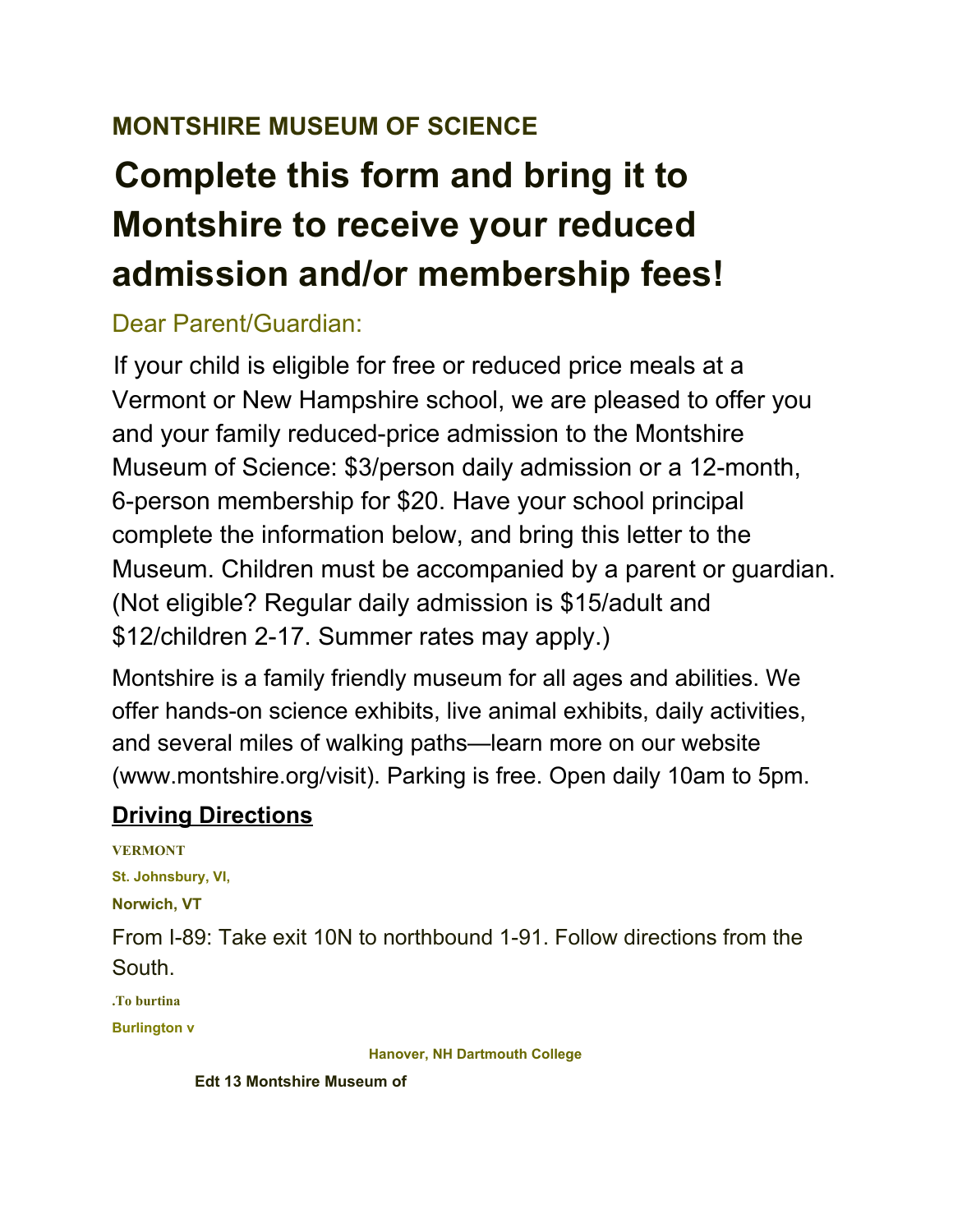#### **Science**

From the South: On I-91N, take Norwich/ Hanover Exit 13. Turn right at the light at the end of the exit ramp. Take an immediate right onto Montshire Road.

**1-91 Connecticut** vecticut River **1-89 NEW HAMPSHIRE White River Junction, VT**

From the North: On I-915, take Norwich/ Hanover Exit 13. Turn left at the light at the end of the exit ramp. Go under the I-91 overpass and take a right onto Montshire Road.

**To Concord**

**Brattleboro. V**

Montshire can be reached by Advance Transit's Green and Brown routes (weekdays).

Please complete the information on the reverse.

ONE MONTSHIRE ROAD NORWICH. VERMONT 05055 802.649.2200 WWW.MONTSHIRE.ORG